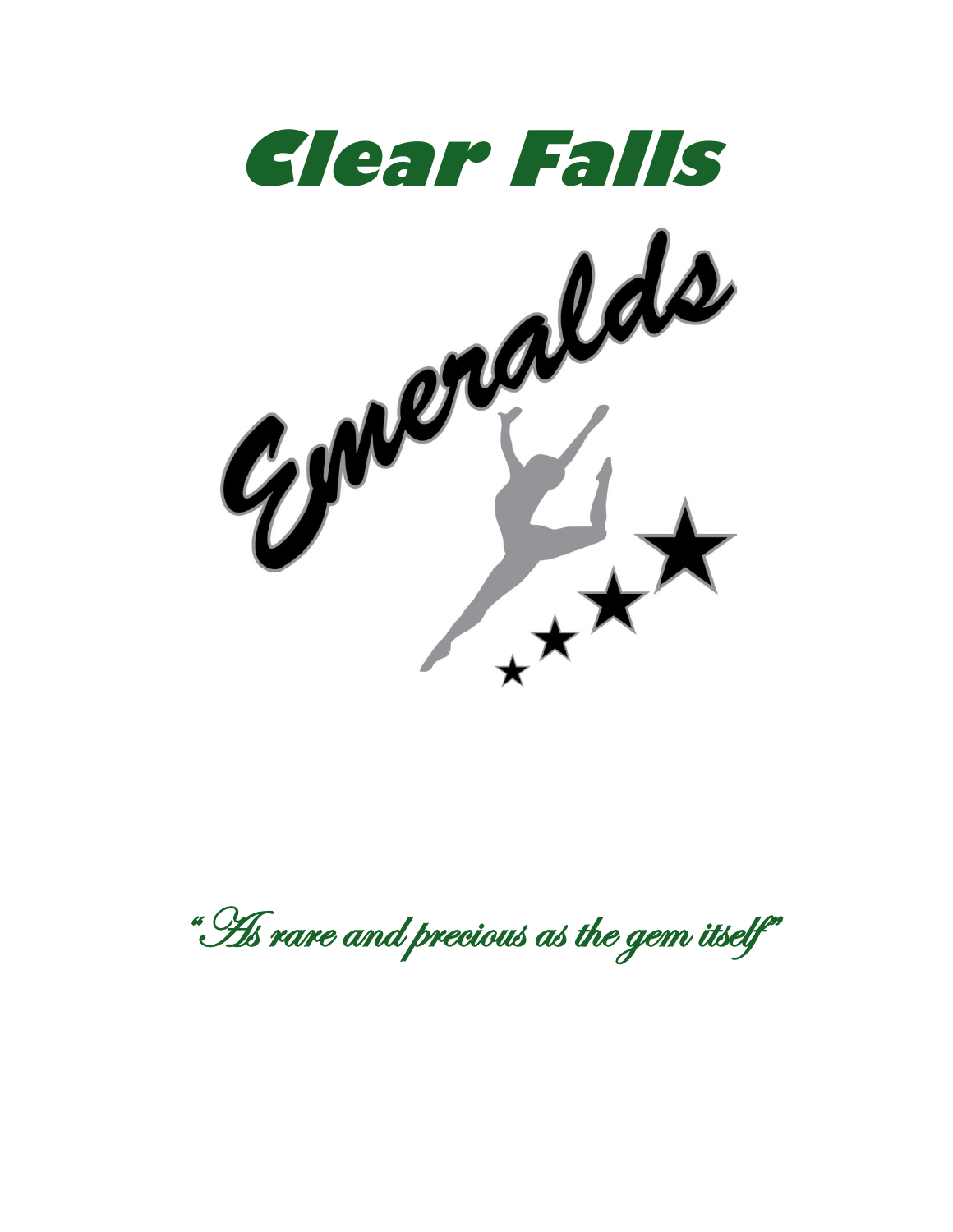# **2019-2020 Emeralds Rules and Expectations**

- **As a rule, always follow "dance team" time. Be at least 5 minutes early to practices, performances, and events.**
- **Show respect for one another, your officers, and your directors**
- **Be a good role model in your school and community**
- **Always say "Yes ma'am"**
- **Grades are your first priority**
- **You are required to follow the rules and regulations that are outlined in the Constitution and Code of Conduct**
- **Fundraise: help pay for your costumes, contest fees, and trips**
- **Take criticism constructively, not personally**
- **Learn discipline and responsibility**
- **Learn honesty and loyalty**
- **Put your name on all your Emerald attire**
- **Pick up after yourself where ever you go**
- **Do not leave things in the dance room, put them in your locker**
- **Have a positive attitude**
- *Being an Emerald is a privilege; not a right.*

**EXCELLENCE V RELATIONSHIPS V CHARACTER & INTEGRITY INNOVATION OPEN & HONEST COMMUNICATION**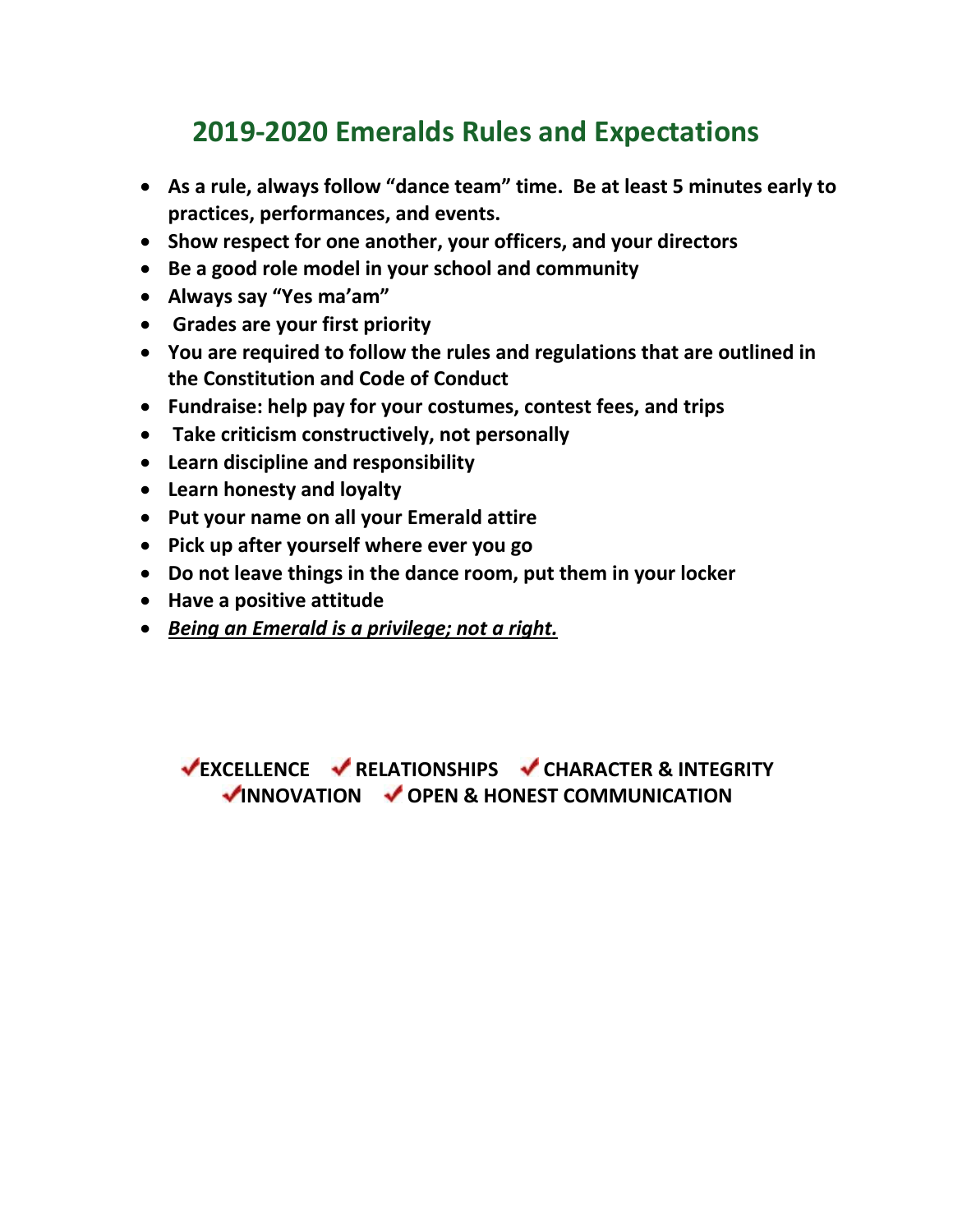## **Emeralds Practice/Class Schedule**

- Emeralds period is scheduled during  $7<sup>th</sup>$  period.
- Emeralds practice Monday-Thursday

2:45 – 5:00 - Monday and Wednesday Practice 3:15 – 5:00 - Tuesday and Thursday Practice

*Contest and Spring Show practices will vary*

- During football season the Emeralds practice with the band on Thursdays at 3:30 pm.
- Daily, in class you will be stretching, kicking, executing and perfecting dance technique, learning and cleaning football and contest routines. It is advised to not miss a class.
- **Remember to not schedule appointments during practice as per the Constitution, you will be penalized.**

\*\*\*Fridays are left open for scheduling these appointments before performances\*\*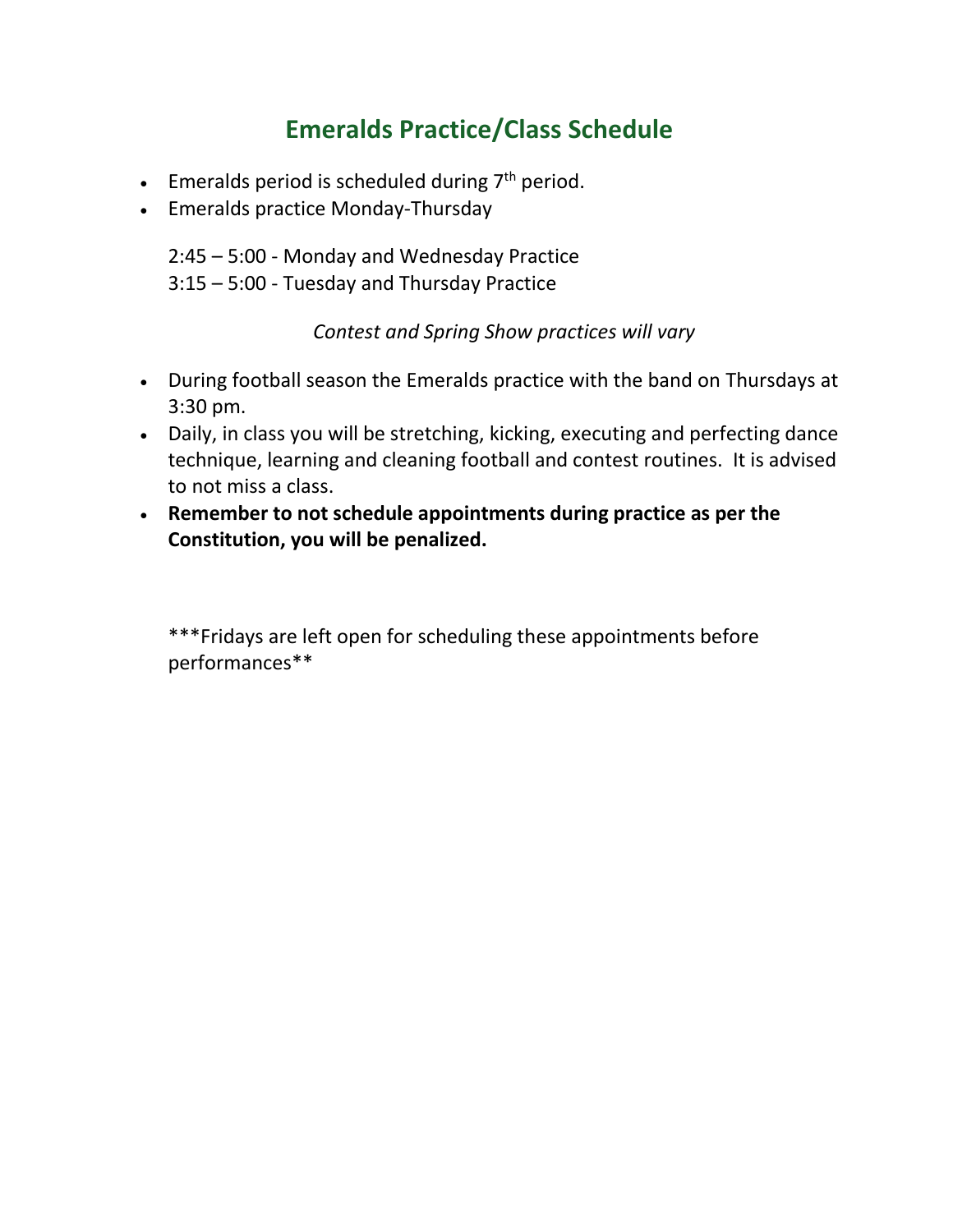## **Practice Uniforms/Dance Attire**

#### **Football Season:**

- Hair must be pulled out of your face
- No jewelry- studs are okay
- No gum
- Wear assigned outfit for  $7<sup>th</sup>$  period
- You can wear whatever you are comfortable in for outside practices (may vary depending on when we are able to practice outside)
- You are expected to bring your practice hat/boots to every practice
- Knee pads are suggested for band rehearsals

### **Contest & Spring Show Season:**

- Hair must be pulled out of your face
- No jewelry- studs are okay
- No gum
- Wear assigned outfit for  $7<sup>th</sup>$  period and practice

### **Practice Attire Order**

Monday: Black halter & black leggings/capris Tuesday: Pink & purple top with black hot shorts Wednesday: Raspberry & teal top with black and white athletic shorts Thursday: Green & black top with black hot shorts Friday: Free dress day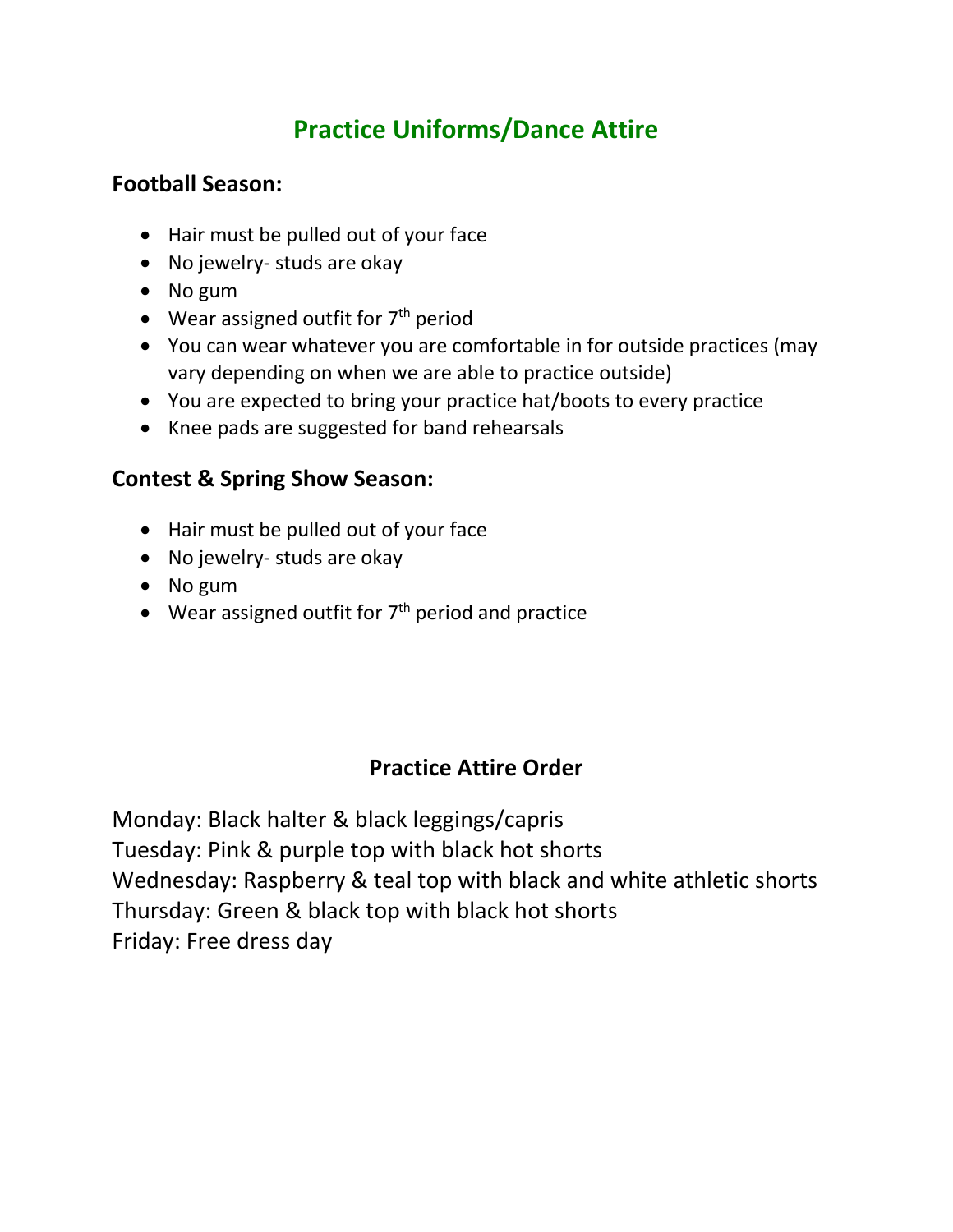# **Expectations of Pre-Camp and Camp**

- Be on time. "Dance Team" time, aka 5 minutes early
- Wear proper dance attire
- Hair pulled back, no jewelry
- Leave cell phones and items in locker room (do not take them out until you are dismissed)
- Put all items in the locker room when you arrive
- Stretch on your own until director comes out to start each day
- Come prepared to learn
- Have a positive attitude
- Show respect to the director, your teammates, and guest choreographers
- Don't forget your "Yes Ma'ams"
- Have fun!!!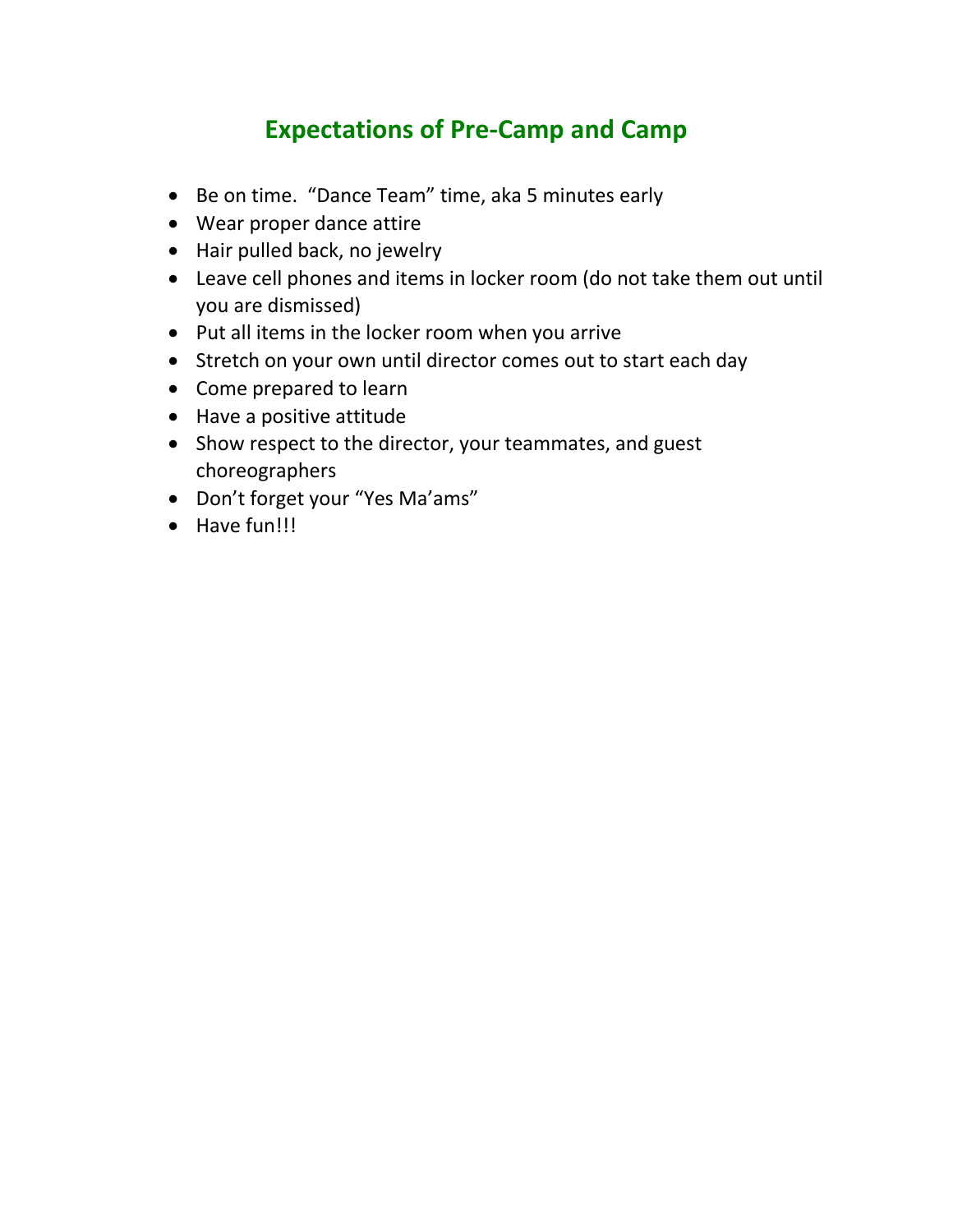### **Football Game Day Information and Awards**

The Emeralds will perform at all football games. The routines are performed during half time. The team will wear their designated field uniform issued to them, unless otherwise stated by the director. This uniform should not be worn in public places, except for performances. Eating while in uniform is not allowed. Public displays of affections are not allowed while in public.

The team will learn routines, in which tryouts may be held each week at the discretion of the director. Being an Emerald does not mean you automatically dance each week. You must earn that privilege. Same goes for basketball and competition seasons.

On game days, the girls will wear Emerald attire. No handmade shirts will be allowed unless otherwise stated by the director. The dress is selected by the director each week and must be in accordance with dress code.

Awards to be given at each game:

Dancer of the Week chosen by the Officers. Spirit Girl of the Week chosen by the Social Committee. During half time each week, these awards will be announced.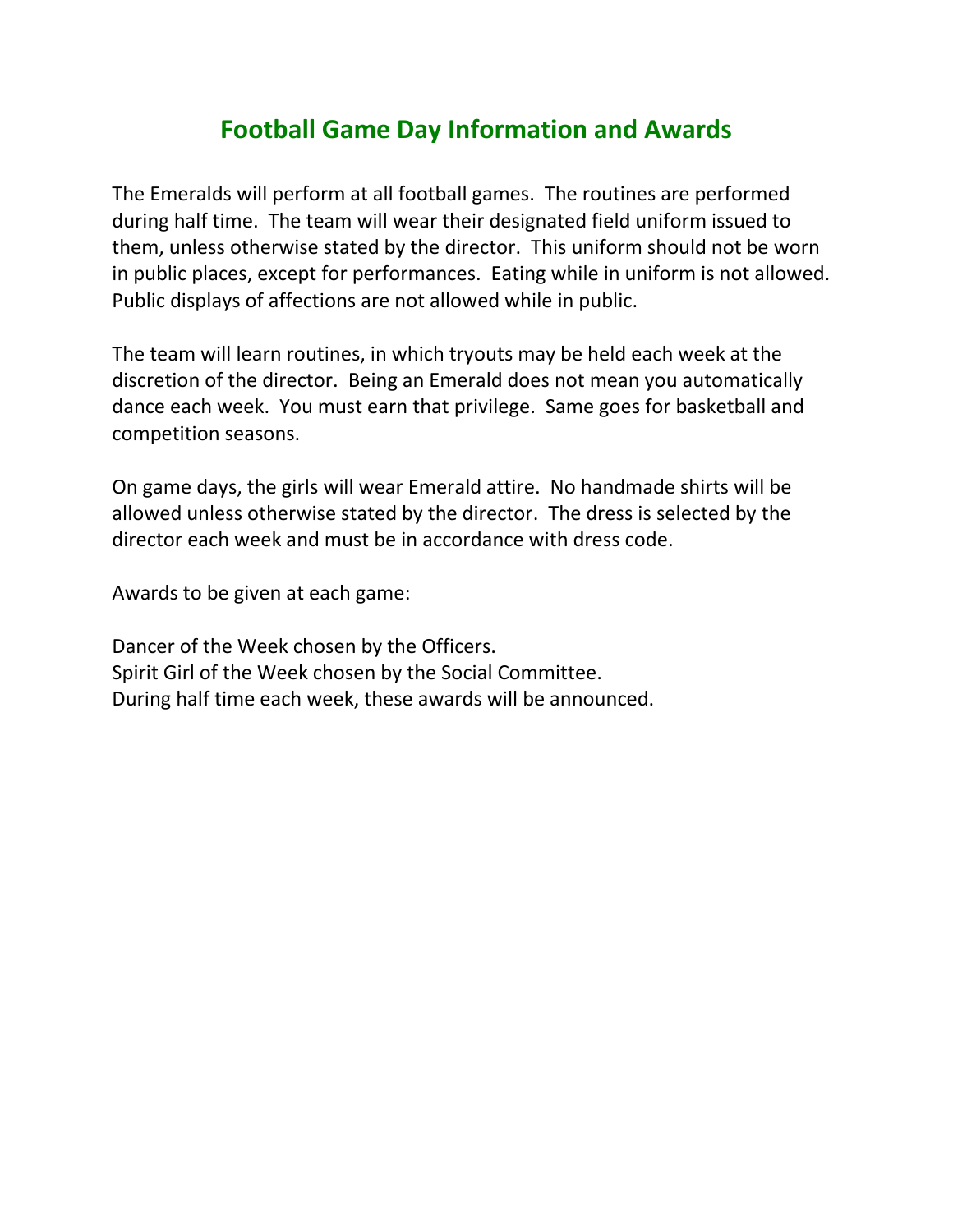## **Game Day Checklist**

- Tote Bag
- Poms
- Poncho
- Makeup lipstick, eyeshadow, blush
- Bobby pins, safety pins
- Hairspray
- Water bottle
- Clear nail polish/remover
- Feminine hygiene products
- Emerald Jacket for cold games

You must have your complete uniform on before you arrive.

-Body Suit

-Skirts

-Gauntlets and Belt

-Boots

-Hat

-Tights

Remember…

- No colored nail polish: French, nude, and American are okay
- No jewelry (Only emerald earrings)
- Full performance makeup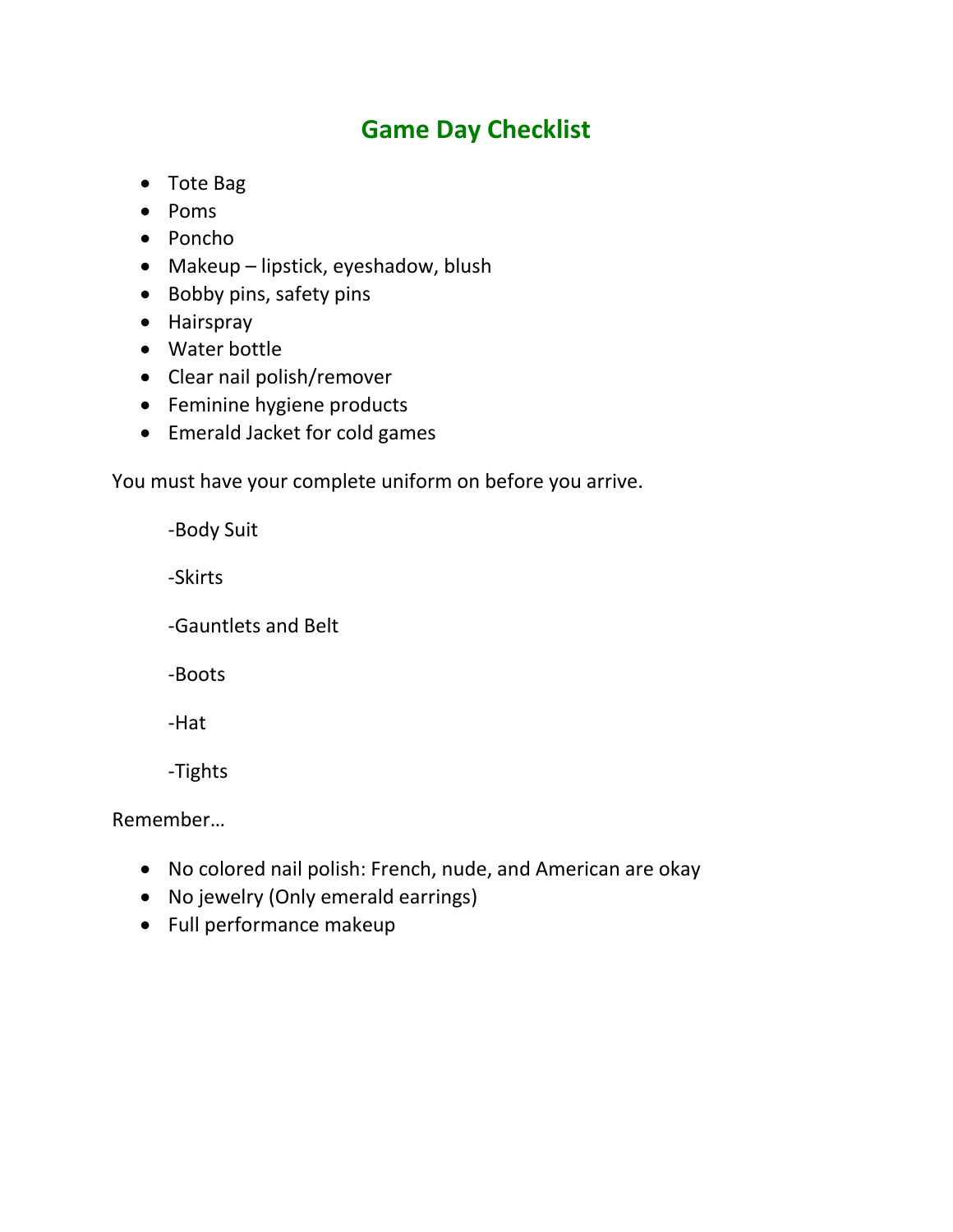# **Big/Little Sister Gifts - Football**

One of the special times for the girls on Dance Team is when a new member on the team gets a big sister. Old girls chose a new girl on the team for the year that they will mentor throughout the year. The girls will spend time getting to know their sister at camp after the unveiling and will continue this special bond through football season. The girls will encourage their sister with notes, cards, fun drawings, and small gifts at the games. Times to give gifts are at the beginning of the games. Presents should not exceed \$5 at all games, and \$20 at Homecoming. Some of the best gifts do not cost anything, and hand-made spirit gifts usually mean the most.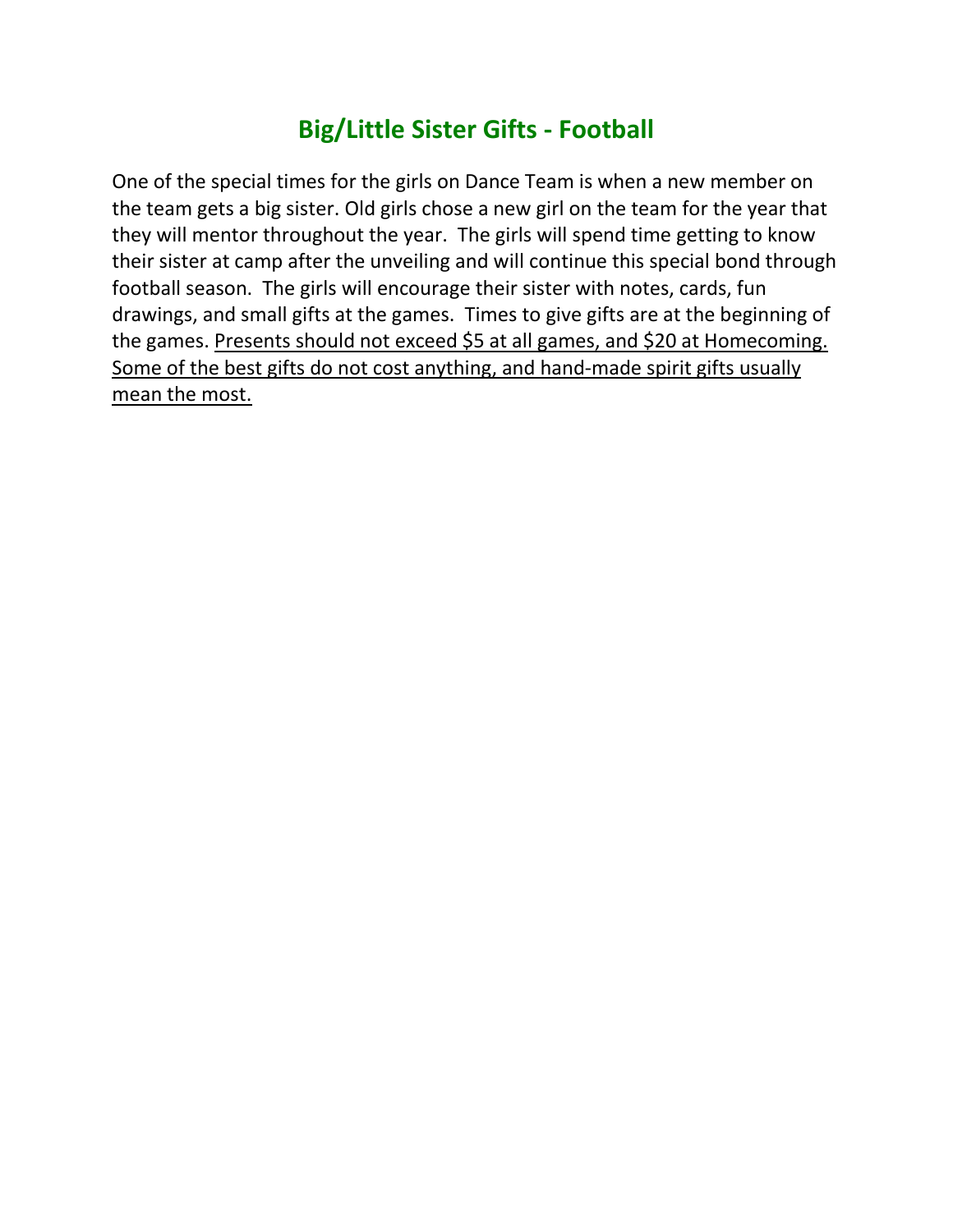## **Competition Season Information**

As we move into competition season practices will start to change. We will have the normal Monday, Tuesday, Thursday rehearsal times. Wednesdays will be later in the evening enable for us to have practice time in the gym. If you are in an ensemble, you will have additional practices that will be assigned later. The Fridays before a contest will be a full run thru of each contest dance starting in class. It may go until 3:00-3:15 that day.

On contest days, depending on the location, we will meet up at the school and bus over to the competition. The things to remember on contest day are:

- 1. ALWAYS double check your packing list the night before.
- 2. Always look at your schedule! Know the times for all Emerald dances.
- 3. Support each other. You will go to watch every Emerald performance, even if you are not in it.
- 4. Always stay with a buddy.
- 5. Support the fellow teams.
- 6. These are long days so be expected to be gone until late at night.
- 7. This is a time to be with your team. Not to hang out with your boyfriend.

### **Letterman Information**

CCISD Dance Teams follow the same guidelines and it has been decided that after two football seasons have been complete, the student may qualify for a letterman.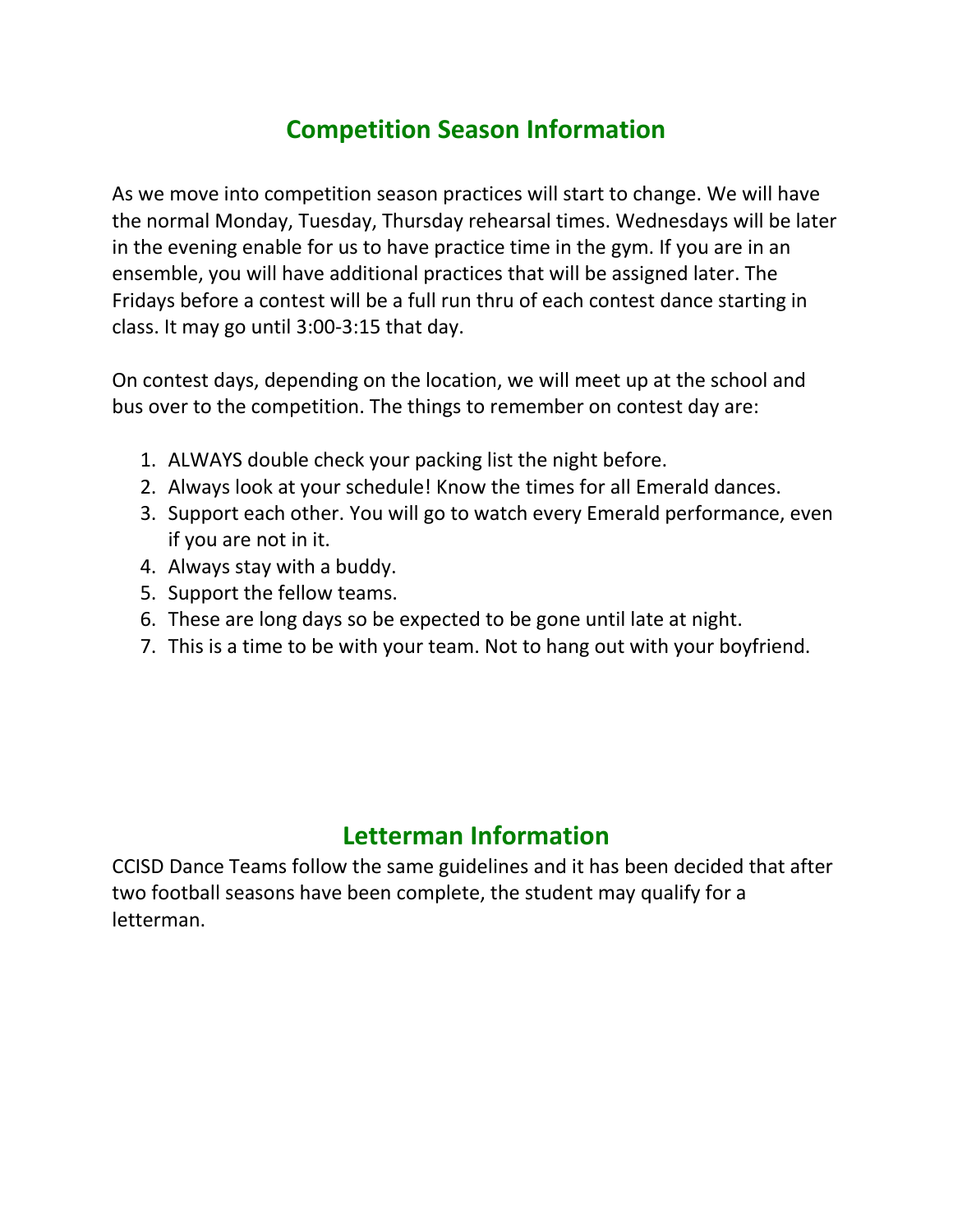### **Demerits**

- A. Demerits may be issued to all dance team members by the director. For the safety and security of the dance team members, officers will assist the director with monitoring dance team participation starting next year.
- B. A record of demerits received by each member will be kept.
- C. Demerits are accumulated from the first day of school until membership is ended.
- D. Demerits can only be worked off during summer practice. Once school starts the demerits remain on your record until membership is ended.
- E. You can receive 15 demerits and have no performance penalties. On the  $16<sup>th</sup>$  demerit, you automatically go onto a six -week probationary period. During this time however, you will attend all practices and activities in FULL performance attire. However, you will lose all privileges of dancing. Probation will begin at the time the 16th demerit is received and will continue for six weeks.
- F. After you are put on probation you can receive five more demerits. On the  $21^{st}$  demerit you will be dismissed from the team.

Demerit Offenses:

- 1. Insubordination to the Director
- 2. Failure to carry out or perform required activities
- 3. Violating the public display of affection rule
- 4. Eating or drinking in uniform without permission
- 5. Eating or drinking in the stands
- 6. Wearing nail polish at a performance
- 7. Wearing uniform in public
- 8. Losing any part of uniform in performance or practice
- 9. Use of profane language
- 10. Talking at practice
- 11. Improper care of uniform
- 12. Wearing any jewelry with uniform or at practice
- 13. Failure to cover any exposed body tattoos while in any team attire
- 14. Failure to wear the proper attire at any time
- 15. Being late to practice, games or any function
- 16. Chewing gum at practice, performance or in any team attire.
- 17. Leaving an activity or practice without permission
- 18. Moving or talking on or on the side of the field
- 19. Not turning things in on time
- 20. Failure to bring certain things when you are told to do so
- 21. Wearing dirty, soiled or damaged team attire.
- 22. Leaving any item out of bin/ locker in practice area
- 23. Not having hair up during practice
- 24. Not wearing complete uniform